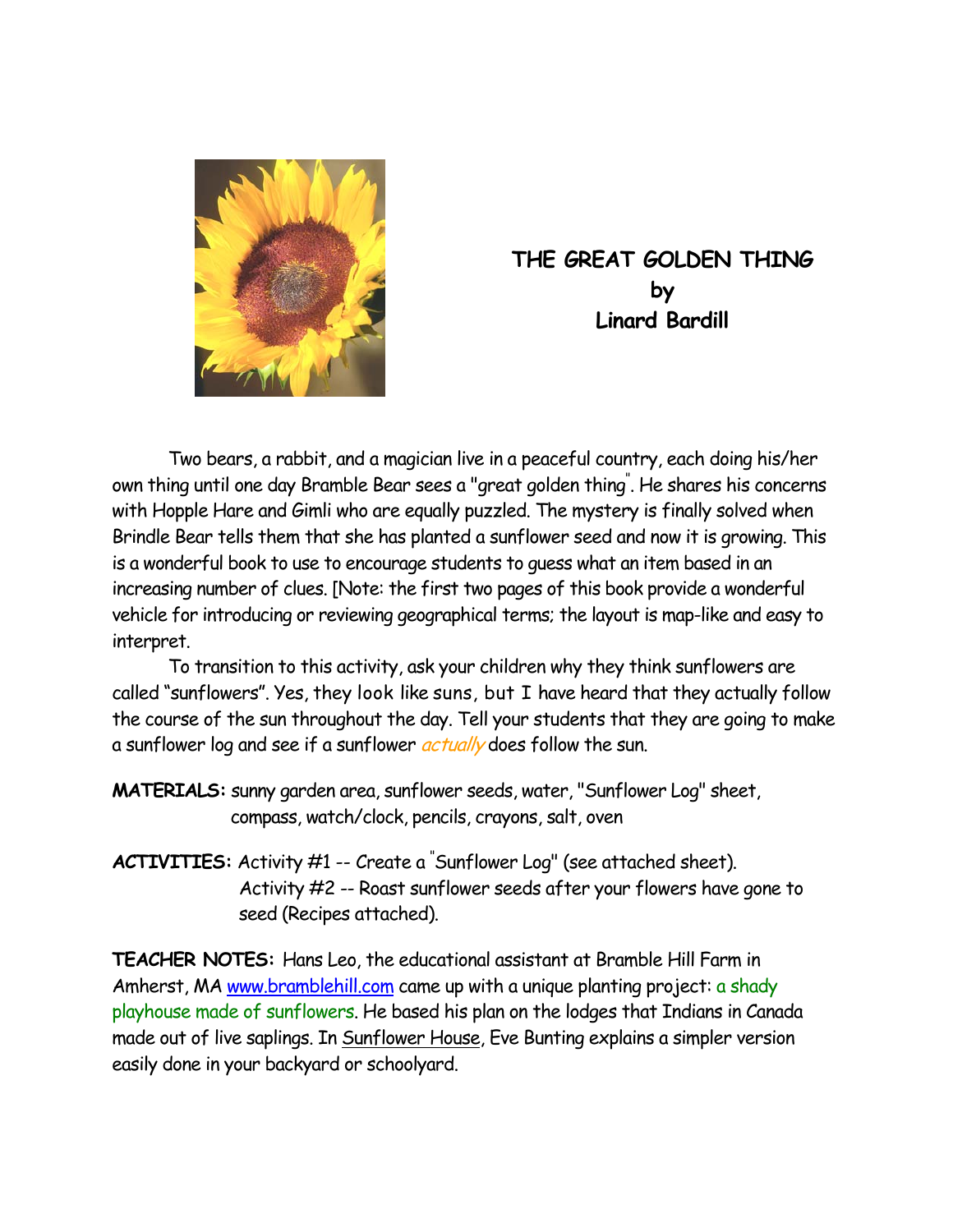#### **STANDARDS:**

**BSL:** 1.3, 1.10, 1.11, 4.1, 5.2, 12.1, 12.3 **NCTM:** 3b, 4c, 4d, 9b, 10a, 13c **SCS:** A1, A2, C2, C3

Bardill, Linard. The Great Golden Thing. [\* Bar] Illus. by Miriam Monnier. NY: North-South Books, c2001. ISBN#0735815933 What is the golden thing that seems to fly, yet rests on a leg that' s green, and stands on the ground?

Bunting, Eve. Sunflower House. [\* Bun] San Diego: Harcourt Brace & Company, cI996. ISBN#0152004831 A young boy creates a summer playhouse by planting sunflowers in a circle and saves the seeds to make another house the next year.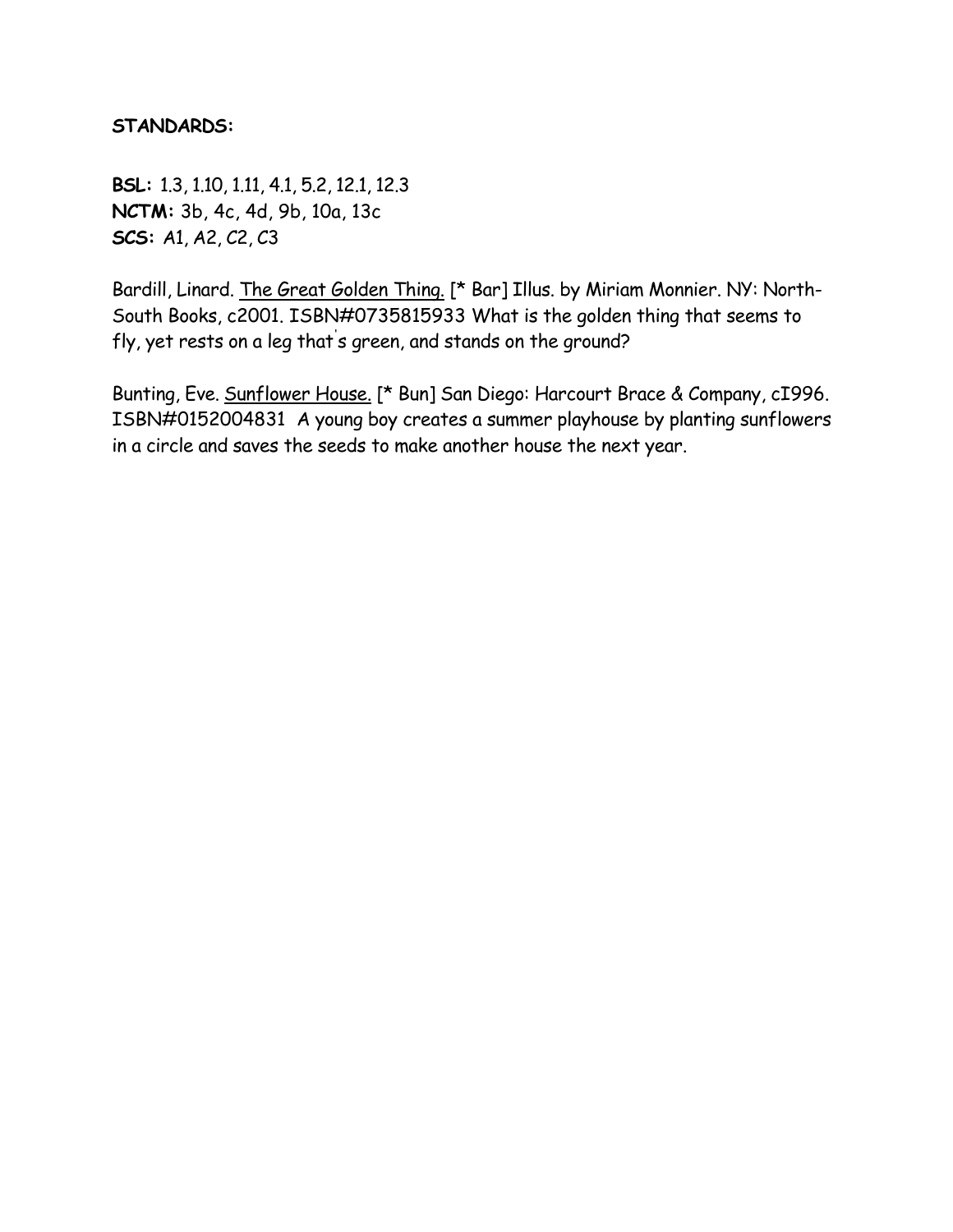# **Cooking and Eating Sunflower Seeds**

When your sunflowers go to seed, save some for replanting and eat the rest. We' ve provided three recipes. Try them all and see which ones, if any, your students prefer.

#### **Roasted Salted Sunflower Seeds**

Description: Another Fall favorite is roasted sunflower seeds. In the past year or so, they have become the rage. You find them everywhere, ball games, parties, outdoor activities or just evening snacks. They have such a great taste. It's hard to believe how something this good can also be good for you.

Ingredients: 1 cup Sunflower Seeds 2 quarts Water 1/2cup Salt

Note: For salt free sunflower seeds, rinse seeds and go straight to step # 7. Preparation Directions:

- 1. Add water and salt in a pot or saucepan.
- 2. Rinse sunflower seeds and remove any plant and flowerhead matter.
- 3. Add sunflower seeds.
- 4. Bring water to a boil, then turn down to simmer.
- 5. Simmer 1 to 1/1/2 hours.
- 6. Drain on a paper towel until dry. Do not rinse.
- 7. Preheat oven to 325 degrees.
- 8. Spread seeds on a cookie sheet and bake for 25-30 minutes.
- 9. Stir frequently.
- 10. Remove from oven when they turn slightly brown.

http://www.pumpkinnook.com/cookbook/sunflower.htm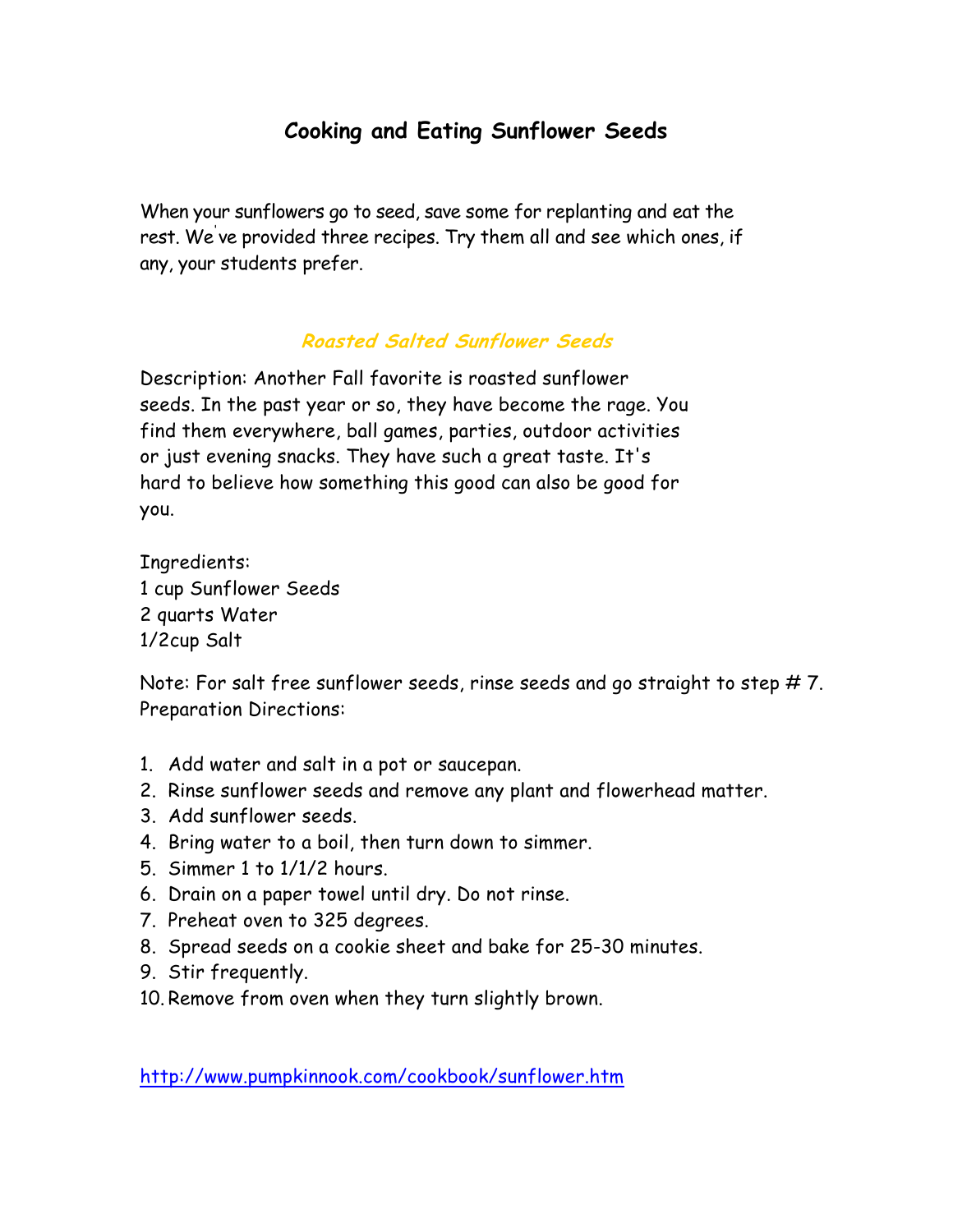### **Oven Roasted Sunflower Kernels**

Ingredients: 1 cup raw sunflower kernels

Preheat oven to 400° F. Evenly spread 1 cup of raw sunflower kernels over a jelly roll pan or large roasting pan. Bake for 5 minutes or until lightly browned. Let cool and store in airtight container. May be frozen up to 1 year.

Yield: 1 cup

http://www.sunflowernsa.com/health/recipes/recipe.asp?rID=66

## **Sunflower Seeds**

Ingredients:

- 4 cups sunflower seeds
- 4 tablespoons of oil
- 4 teaspoons salt
- 1 gallon water
- 2 jelly roll pans or baking sheets with sides

Preparation: Soak overnight. Drain and set out to dry. For each 2 cups of seeds, coat jelly roll pans with 2 tablespoons of oil. Spread seeds on pans and sprinkle with 2 teaspoons salt. Bake at 400° F for 15 minutes. Stir occasionally; when done, spread on paper towel to drain excess oil. Dry overnight. Adapted from recipe at website below.

http://www.cooks.com/rec/doc/0,1821,145164-247196,00.html